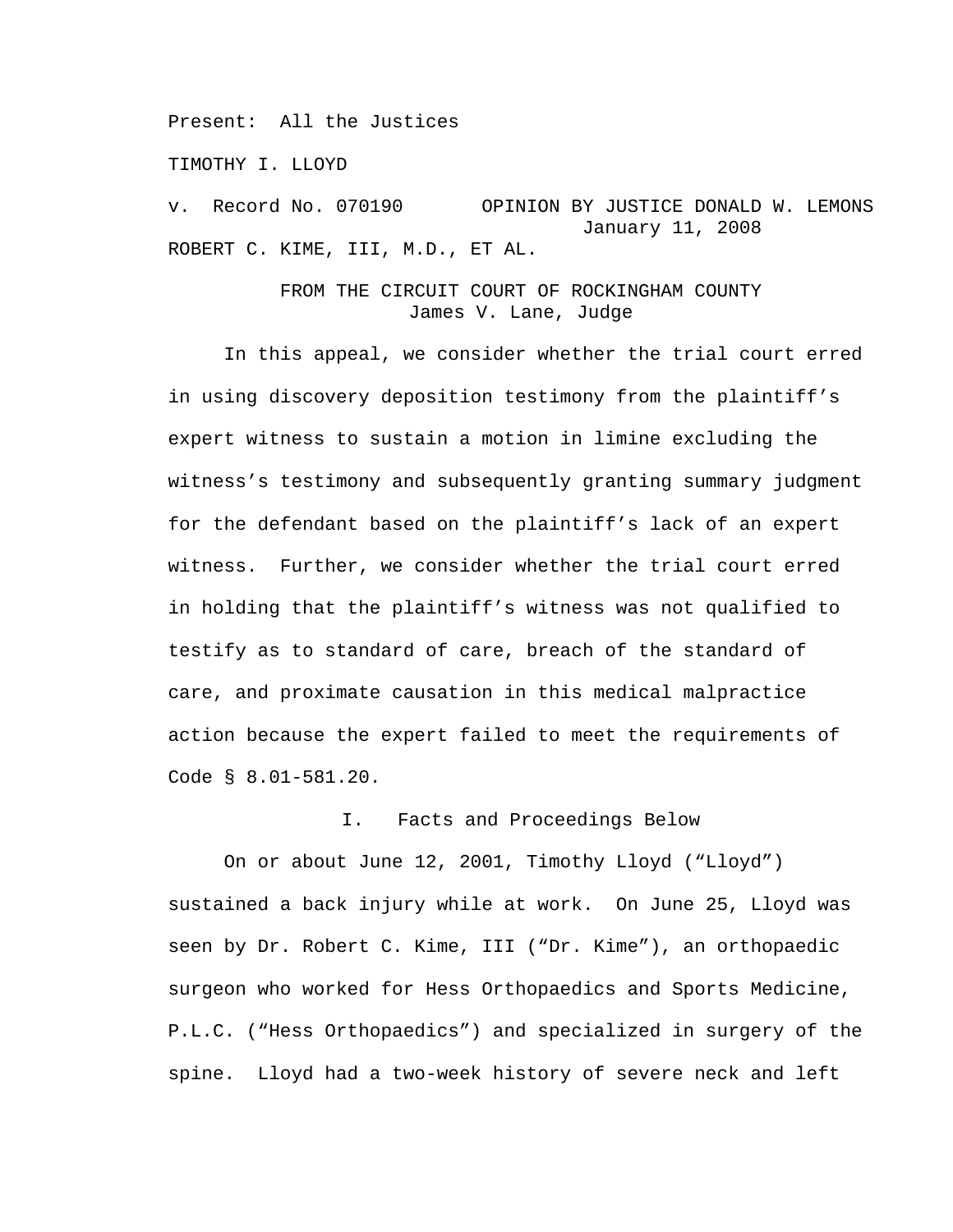arm pain, as well as motor and sensory deficits on the left side. Dr. Kime determined that Lloyd had two herniated disks in his neck, one at the C5-6 level and one at the C6-7 level. The herniated disks were pressing on nerve roots exiting from the spinal cord and on the spinal cord itself.

 On June 29, 2001, Dr. Kime performed an anterior cervical discectomy decompression (a surgical procedure to remove the herniated disks from compressing the nerve roots) on Lloyd. After the surgery, Lloyd was taken to the Post Anesthesia Care Unit ("PACU"). Upon Lloyd's arrival in the PACU at 3:50 p.m., a nurse recorded her assessment that Lloyd "moves left leg, feels touch to right leg, no movement." Between that time and 7:45 p.m., nurses in the hospital recorded on four more occasions that Lloyd was unable to move his right leg, toes, and foot.

 After Lloyd's surgery, Dr. Kime performed a detailed neurological exam, and wrote in his operative note at 6:28 p.m. that "[Lloyd] has good motor function and no complaints of residual numbness or tingling in either upper extremity or the left lower extremity. He had no numbness in the right side lower extremity but did complain of diffuse weakness of the right leg and states he could not actively flex or extend the toes." Dr. Kime recorded that the cause of the symptoms was not clear, but that "at worse [sic] the patient has a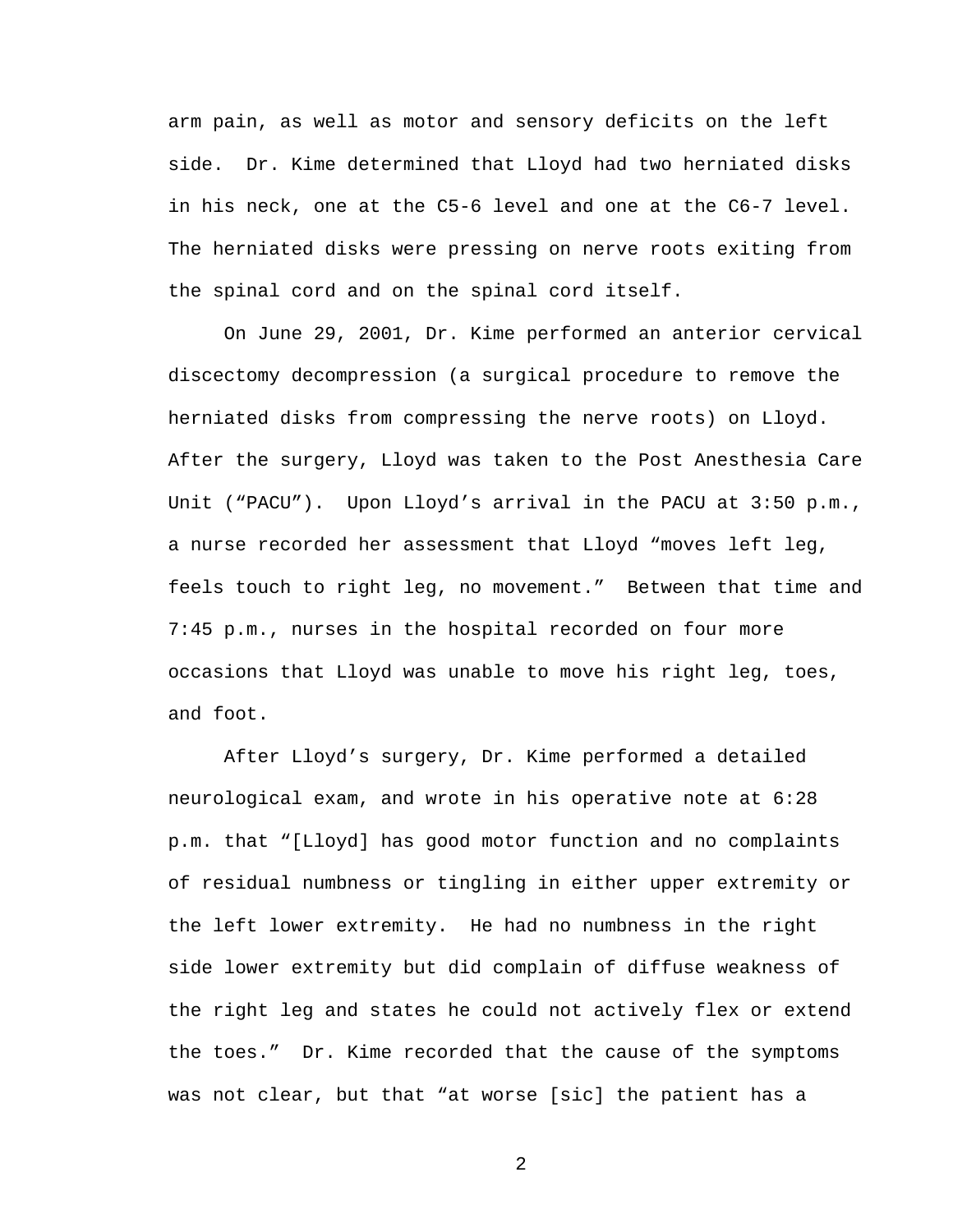small cord contusion and most likely this is a problem that will resolve spontaneously over the course of the next several days to several weeks."

 The following morning, Dr. Kime performed another neurological examination at 9:00 a.m. The examination showed that Lloyd had not improved. Lloyd had weakness in his right arm and leg, milder weakness in his left arm, and numbness in his abdomen. He had no tibialis anterior or quadriceps function on his right side, but had some function in the other muscles in his right leg. Because of these symptoms, Dr. Kime started Lloyd on a 24-hour course of the intravenous steroid Solu-Medrol to reduce possible swelling around the spinal cord. An MRI completed around 12:37 that afternoon indicated swelling in the spinal cord at the C6-7 level. Lloyd remained in the hospital until July 5, 2001, when he was discharged to be treated with physical therapy and medication. Lloyd continued to suffer from unsteadiness, weakness in his right arm and leg, and pain in his abdomen. He began to develop difficulty swallowing and sexual dysfunction.

 Lloyd filed a motion for judgment against Dr. Kime and Hess Orthopaedics for medical malpractice in the performance of the anterior cervical discectomy surgery and for his postoperative treatment in the hospital. Specifically, Lloyd alleged that Dr. Kime was negligent in performing the surgery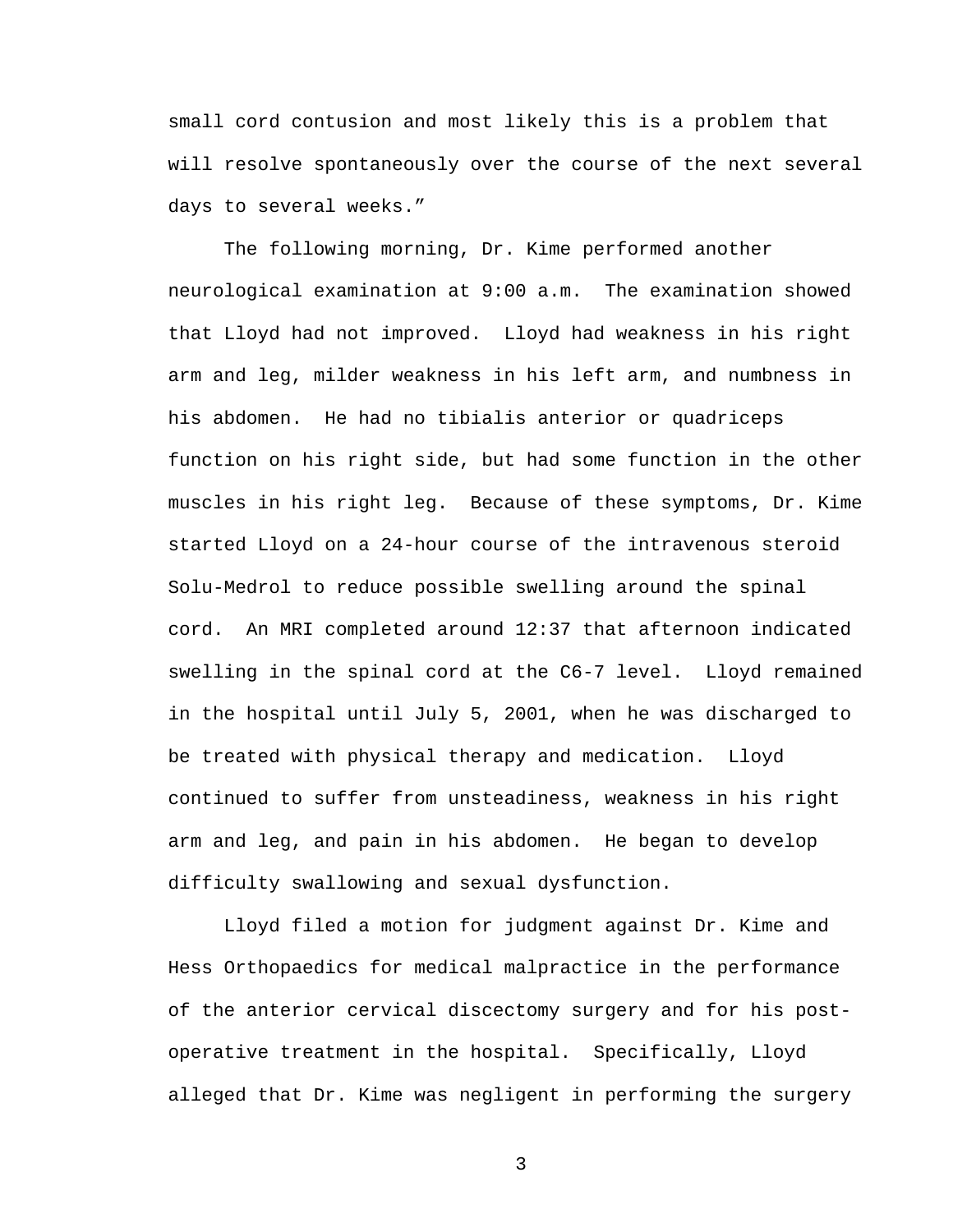because "Dr. Kime should not have cut Lloyd's spinal cord with his [surgical] instruments so as to leave Lloyd partially paralyzed." Also, Lloyd alleged that Dr. Kime should have recognized that Lloyd had suffered a partial spinal cord injury during surgery and administered a large dose of Solu-Medrol within the first eight hours after the surgery. Lloyd designated Dr. Anthony Guy Lace Corkill ("Dr. Corkill") as his only expert witness on the required standard of care, deviation therefrom, and proximate causation.

 Dr. Corkill intended to testify at trial that the standard of care for surgeons performing spinal surgeries required Dr. Kime to "not cut the spinal cord with the surgical instruments in such a way as to cause permanent paralysis," and to "initiate conventional heavy steroid dosage immediately post-operatively." At the time of Lloyd's surgery, Dr. Corkill was a practicing neurologist. Though Dr. Corkill had performed spinal surgeries, including anterior cervical discectomies, in the past, he had not performed any surgeries, worked in a hospital, or had hospital privileges since 1997.

 Dr. Kime moved to exclude the testimony of Dr. Corkill because he did not meet the requirements of Code § 8.01- 581.20. The trial court read portions of the depositions of Dr. Corkill, Dr. Kime, and the defense expert witness Dr. Adel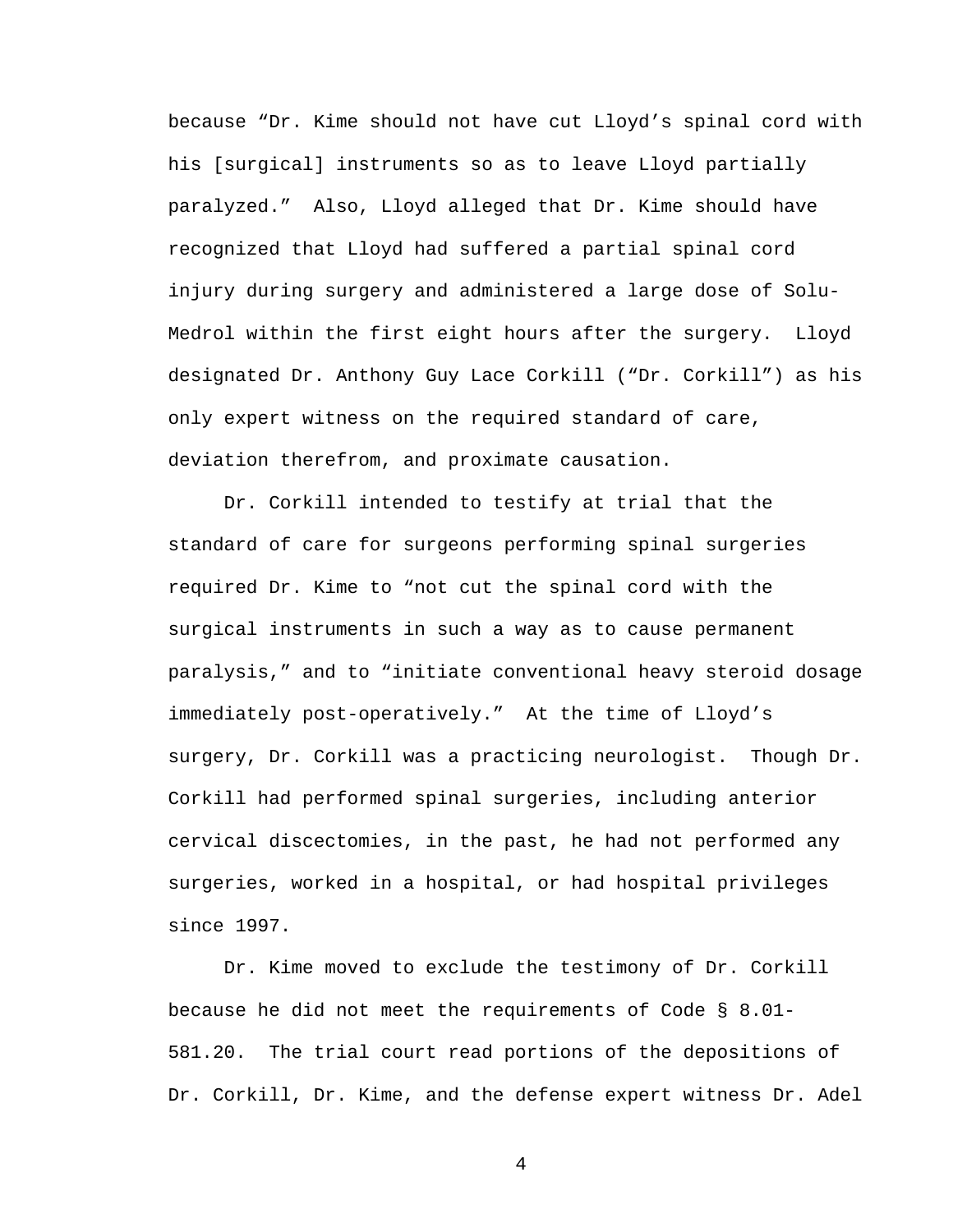S. Kebaish, and found that the relevant medical procedures in the case were the performance of the surgery itself and the immediate post-operative care following the surgery. The trial court held that Dr. Corkill was not qualified to testify as to the standard of care for either procedure under Code § 8.01-581.20(A), and was also not qualified to testify as to breach of the standard of care or proximate causation. The court denied Lloyd's request to file a supplemental expert designation to offer another surgeon to testify on the standard of care, because the time for designation of experts pursuant to the pretrial scheduling order had expired.

 After the trial court granted Dr. Kime's motion in limine to exclude Dr. Corkill's testimony, Dr. Kime moved for summary judgment on the grounds that Lloyd had no designated expert witness to testify on the standard of care, breach of that standard, or proximate causation, and therefore could not establish a prima facie case of medical malpractice. The court granted the motion for summary judgment.

Lloyd appeals to this Court on six assignments of error:

1. The trial court erred in excluding Lloyd's expert witness and entering summary judgment based on deposition testimony without allowing Lloyd the opportunity to qualify his expert during voir dire at trial.

2. The trial court erred in holding that one of the relevant medical procedures at issue was the immediate postoperative care following surgery.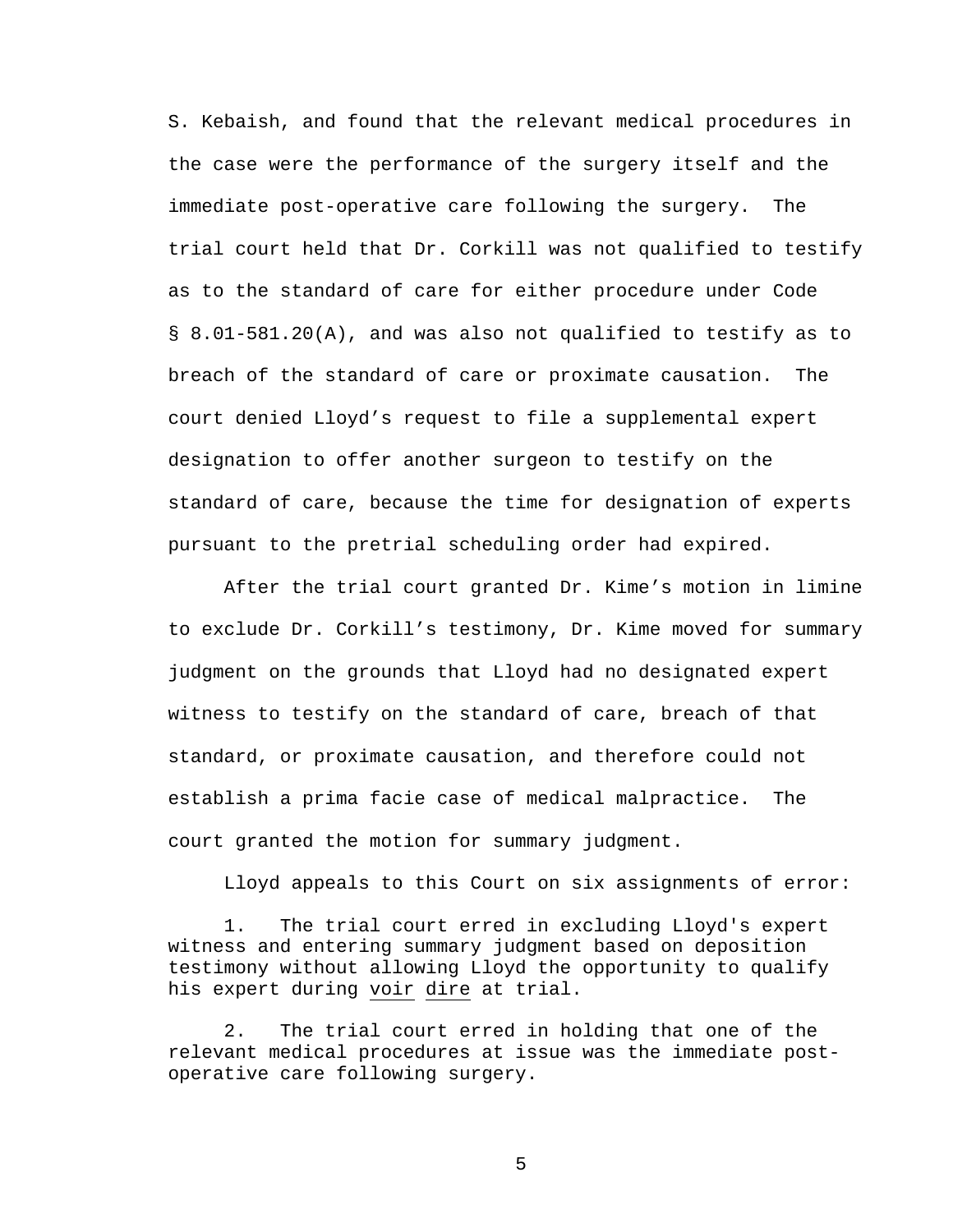3. The trial court erred by failing to consider and apply the presumption of qualification found in VA Code  $$8.01-581.20(A).$ 

4. The trial court erred in assuming, without any evidence, that there was a significant medical distinction in evaluating, diagnosing and treating an acute spinal cord injury in a post-anesthesia care unit as opposed to an office setting or anywhere else.

5. The trial court erred in excluding Dr. Corkill's testimony of the standard of care required during surgery and in the use of Solu-Medrol when there was no dispute on the applicable standard of care.

6. The trial court erred in holding that the qualification requirements of VA Code § 8.01-581.20 apply to expert testimony regarding a breach of the standard of care and causation.

#### II. Analysis

A. Use of Discovery Depositions to Disqualify Expert

 Rule 3:20 states: "No motion for summary judgment or to strike the evidence shall be sustained when based in whole or in part upon any discovery depositions under Rule 4:5, unless all parties to the action shall agree that such deposition may be so used." See also Code § 8.01-420. We have held that Rule  $3:20$  and Code §  $8.01-420$  "impose a very specific condition; namely, the parties must agree to the use of depositions before they may serve as a basis in whole, or in part, for the entry of summary judgment. This condition requires some showing of acquiescence in the use of a deposition." Gay v. Norfolk & W. Ry. Co., 253 Va. 212, 214, 483 S.E.2d 216, 218 (1997). Whether a trial court's actions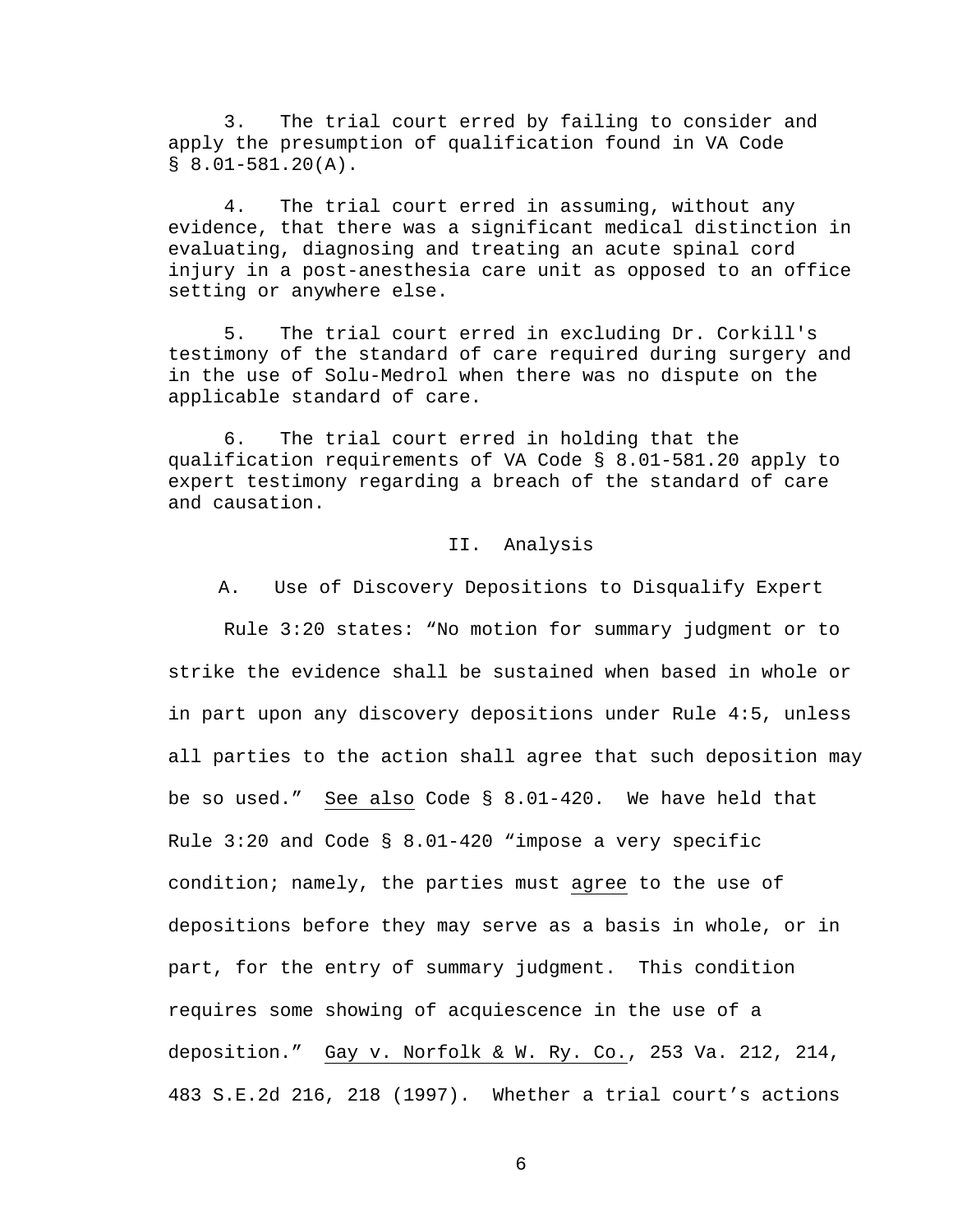conflict with the procedural requirements set forth in a rule of this Court or a statute is a question of law that is reviewed de novo. See Collins v. Shepherd, 274 Va. 390, 397, 649 S.E.2d 672, 675 (2007).

 Lloyd argues in assignment of error 1 that the trial court erred in using his expert's discovery deposition to disqualify the expert and to then grant summary judgment based on the disqualification. Although Dr. Kime did not offer deposition testimony in support of his motion for summary judgment, he did offer it in a manner that was "functionally a motion for summary judgment." Gay, 253 Va. at 214 n.\*, 483 S.E.2d at 218 n.\* (holding that regardless of the label, defendant's motion to dismiss for lack of subject matter jurisdiction "was functionally a motion for summary judgment and subject to Rule  $3:18$  [now  $3:20$ ] and Code §  $8.01-420"$ ). We have held that Rule 3:20 and Code § 8.01-420 apply when a defendant files a motion in limine seeking the exclusion of the plaintiff's expert testimony, and the court's ruling excluding the testimony is followed by the defendant's motion for summary judgment predicated upon the exclusion. Parker v. Elco Elevator Corp., 250 Va. 278, 281 n.2, 462 S.E.2d 98, 100 n.2 (1995). In such a case, the motion in limine is functionally a motion for summary judgment. Rule 3:20 and Code § 8.01-420 therefore apply to Dr. Kime's motion to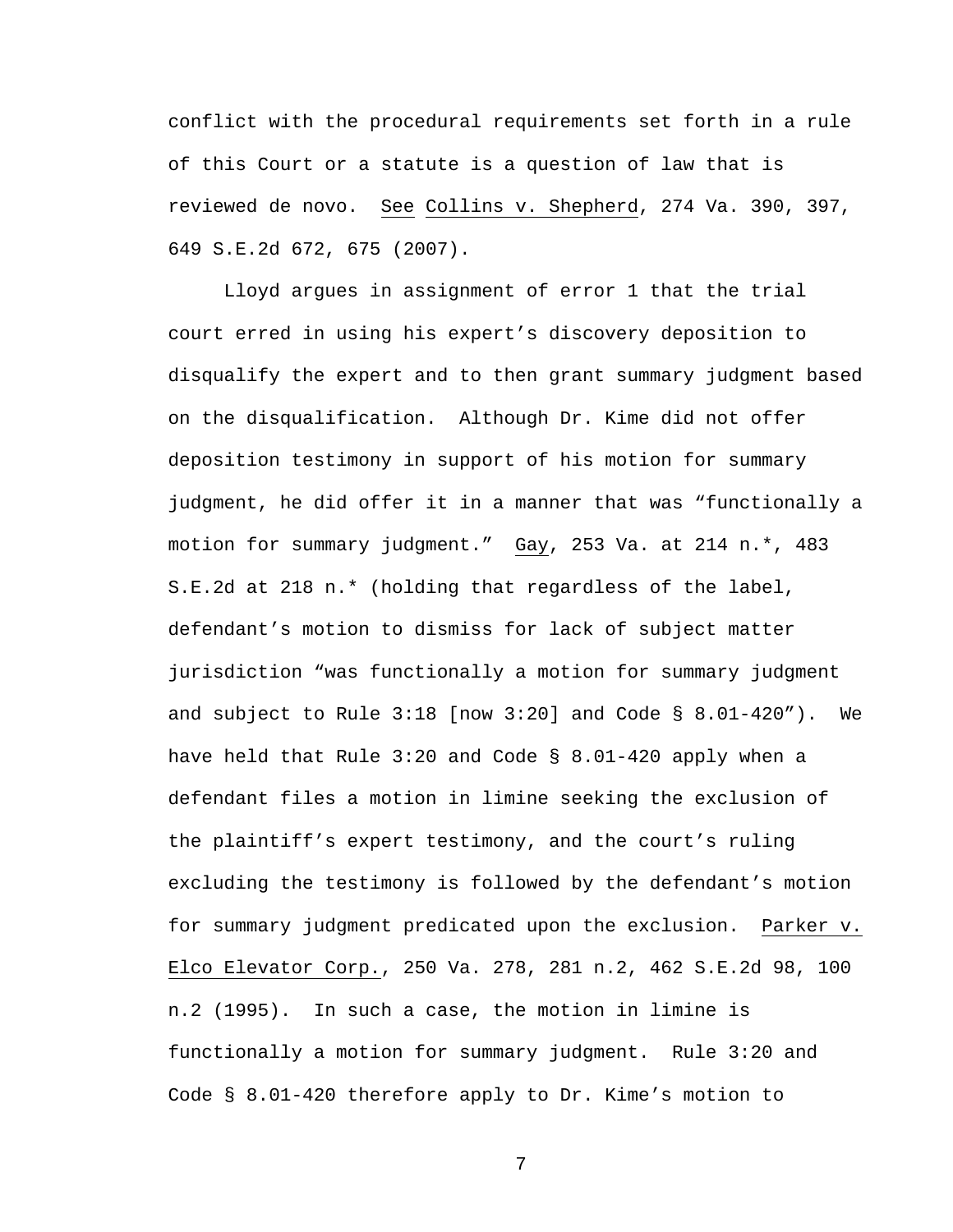exclude Dr. Corkill's testimony in this case. Deposition testimony could not be used to support the motion in limine unless Lloyd acquiesced.

 Dr. Kime argues that Lloyd acquiesced in the use of the deposition by quoting it in his "Argument in Opposition to the Motion to Exclude" and his "Motion to Reconsider." Rule 3:20 and Code § 8.01-420 state that "[n]o motion for summary judgment shall be sustained when based in whole or in part" on discovery depositions unless the parties agree that depositions can be used. Rule 3:20 (emphasis added). Under Rule 3:20 and Code § 8.01-420 discovery depositions cannot be used to support a motion for summary judgment unless the parties agree. The Rule and statute do not apply to the use of depositions to oppose a motion for summary judgment. See W. Hamilton Bryson, Virginia Civil Procedure § 9.05(10)(e) (4th ed. 2005). Lloyd's use of Dr. Corkill's deposition to oppose Dr. Kime's motion in limine would be a permissible use.

However, based upon the record of this case, Lloyd did not object to the use of the depositions by Dr. Kime in support of the motion.<sup>\*</sup> See Parker, 250 Va. at 281 n.2, 462

 $\overline{\phantom{a}}$ Lloyd maintains that he objected at a hearing on October 30, 2006; however, a transcript of that hearing was not filed in the circuit court clerk's office and, consequently, is not a part of the record. The transcript is unavailable for our consideration. Woodfin v. Commonwealth, 236 Va. 89, 97-98, 372 S.E.2d 377, 382 (1988) ("[W]e are limited to the appellate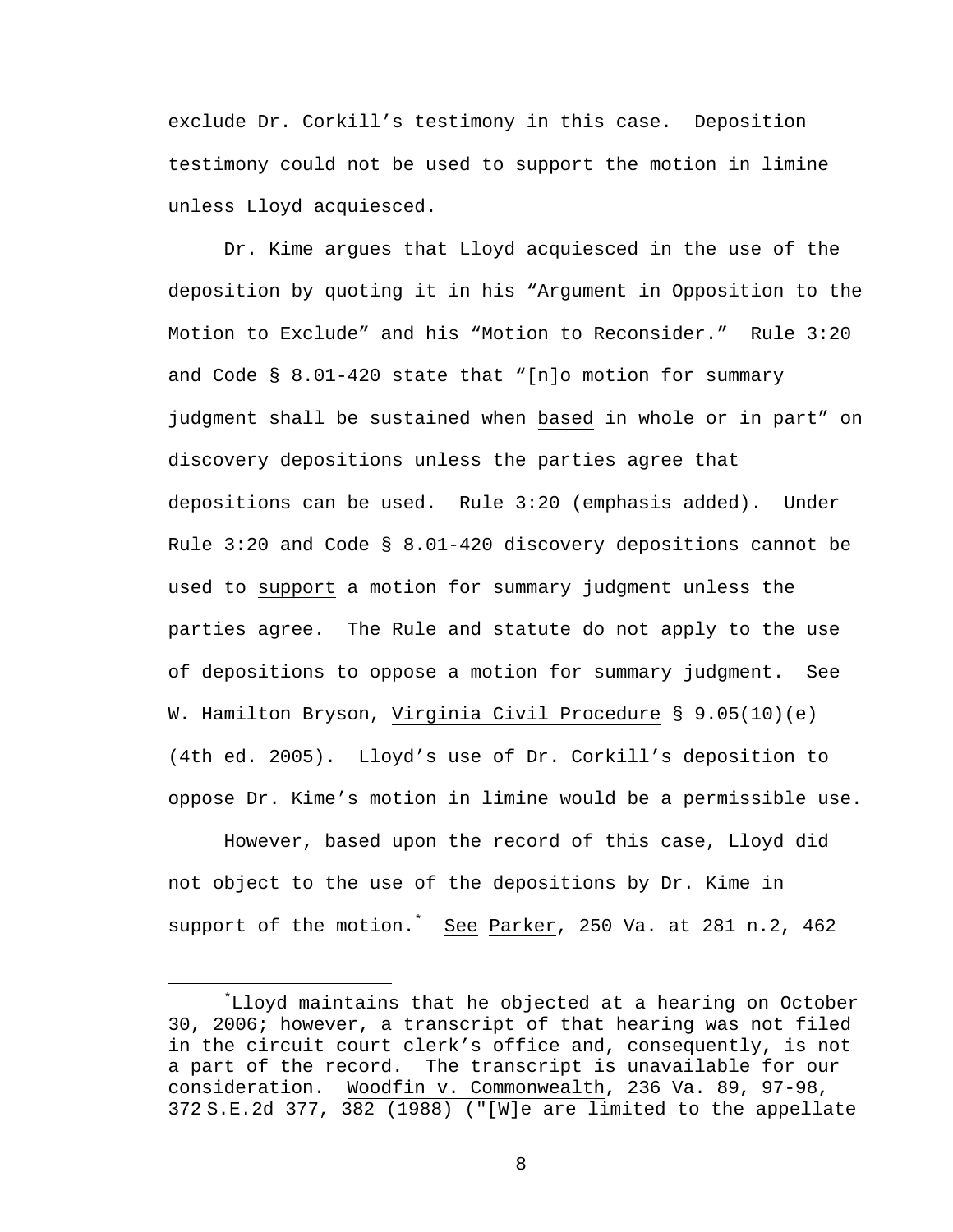S.E.2d at 100 n.2. Failure to object to the use of the deposition is sufficient to establish acquiescence. Accordingly, based upon the record before us, the trial court did not err in using deposition evidence in the resolution of the motion in limine and subsequent motion for summary judgment.

# B. Code § 8.01-581.20

 "The question whether a witness is qualified to testify as an expert is 'largely within the sound discretion of the trial court.' In the context of a medical malpractice action, this determination must be made with reference to Code § 8.01- 581.20." Perdieu v. Blackstone Family Practice Ctr., 264 Va. 408, 418, 568 S.E.2d 703, 709 (2002) (quoting Noll v. Rahal, 219 Va. 795, 800, 250 S.E.2d 741, 744 (1979)) (internal citations omitted). " 'A trial court's exercise of its discretion in determining whether to admit or exclude evidence

record in this case in consideration of issues presented here. We are not permitted to supplement the record by referring to [other evidence] not made a part of this record."); Dere v. Montgomery Ward & Co., 224 Va. 277, 281 n.2, 295 S.E.2d 794, 796 (1982) (holding the Court was bound by the record and the circuit court's certified written statement of fact, and "not upon counsel's recollection of what occurred" during proceedings in the circuit court); Rountree v. Rountree, 200 Va. 57, 62-63, 104 S.E.2d 42, 47 (1958) (holding the Court would not consider facts in affidavits attached to the appellate briefs that were not part of the record from the circuit court); Old Dominion Iron & Steel Corp. v. VEPCO, 215 Va. 658, 212 S.E.2d 715 (1975). See also Godfrey v. Commonwealth, 227 Va. 460, 317 S.E.2d 781 (1984).

 $\overline{\phantom{0}}$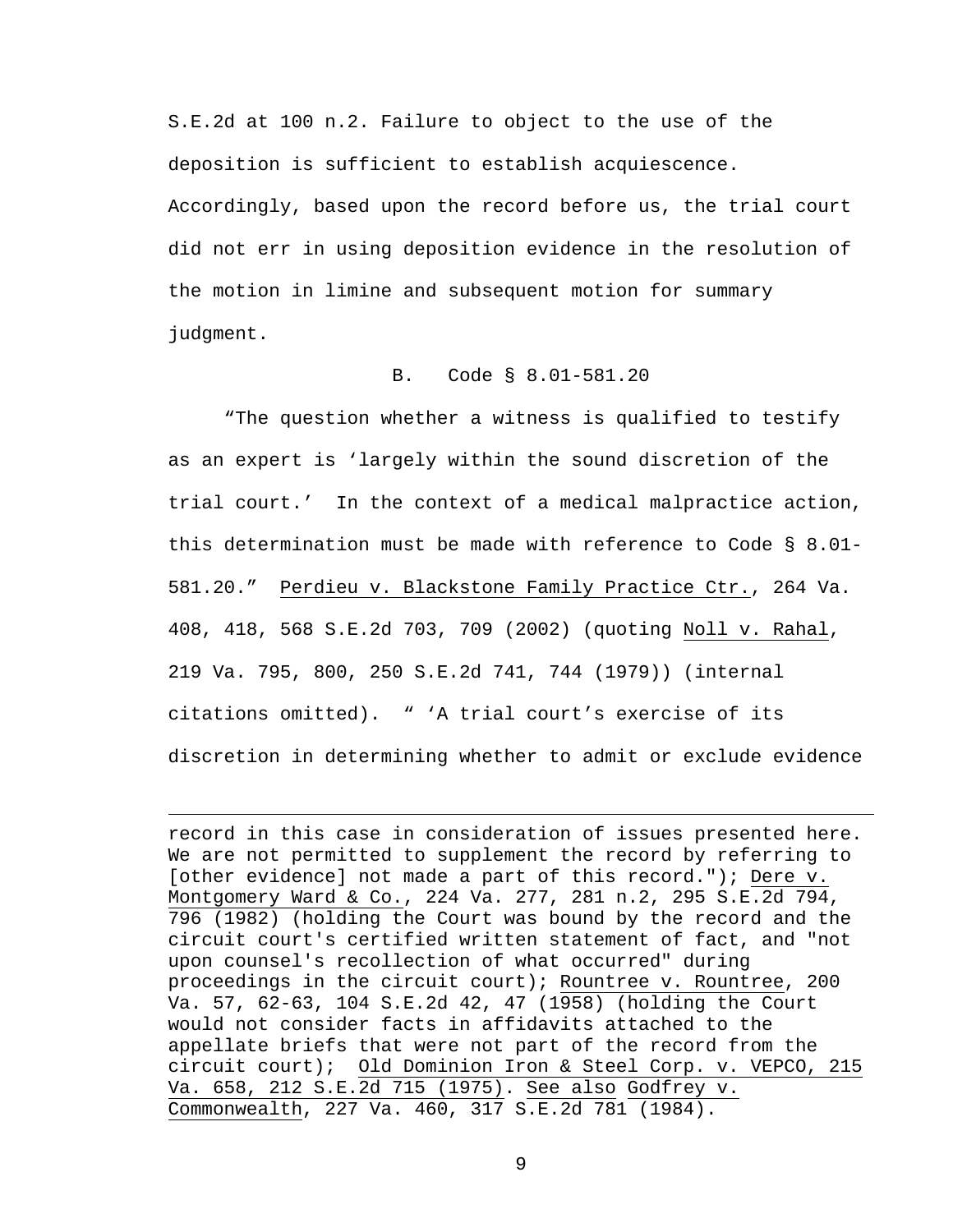will not be overturned on appeal absent evidence that the trial court abused that discretion.' " Wright v. Kaye, 267 Va. 510, 517, 593 S.E.2d 307, 310 (2004) (quoting May v. Caruso, 264 Va. 358, 362, 568 S.E.2d 690, 692 (2002)).

 The qualification of a witness as an expert on the standard of care in a medical malpractice action is governed by Code § 8.01-581.20, which states in relevant part:

Any physician who is licensed to practice in Virginia shall be presumed to know the statewide standard of care in the specialty or field of medicine in which he is qualified and certified. This presumption shall also apply to any physician who is licensed in some other state of the United States and meets the educational and examination requirements for licensure in Virginia. An expert witness who is familiar with the statewide standard of care shall not have his testimony excluded on the ground that he does not practice in this Commonwealth. A witness shall be qualified to testify as an expert on the standard of care if he demonstrates expert knowledge of the standards of the defendant's specialty and of what conduct conforms or fails to conform to those standards and if he has had active clinical practice in either the defendant's specialty or a related field of medicine within one year of the date of the alleged act or omission forming the basis of the action.

Under this statute, there are two methods by which a physician is presumed to know the statewide standard of care in his particular specialty or field of medicine:

(1) If the physician is licensed in Virginia, he is presumed to know the standard of care of the specialty or field of medicine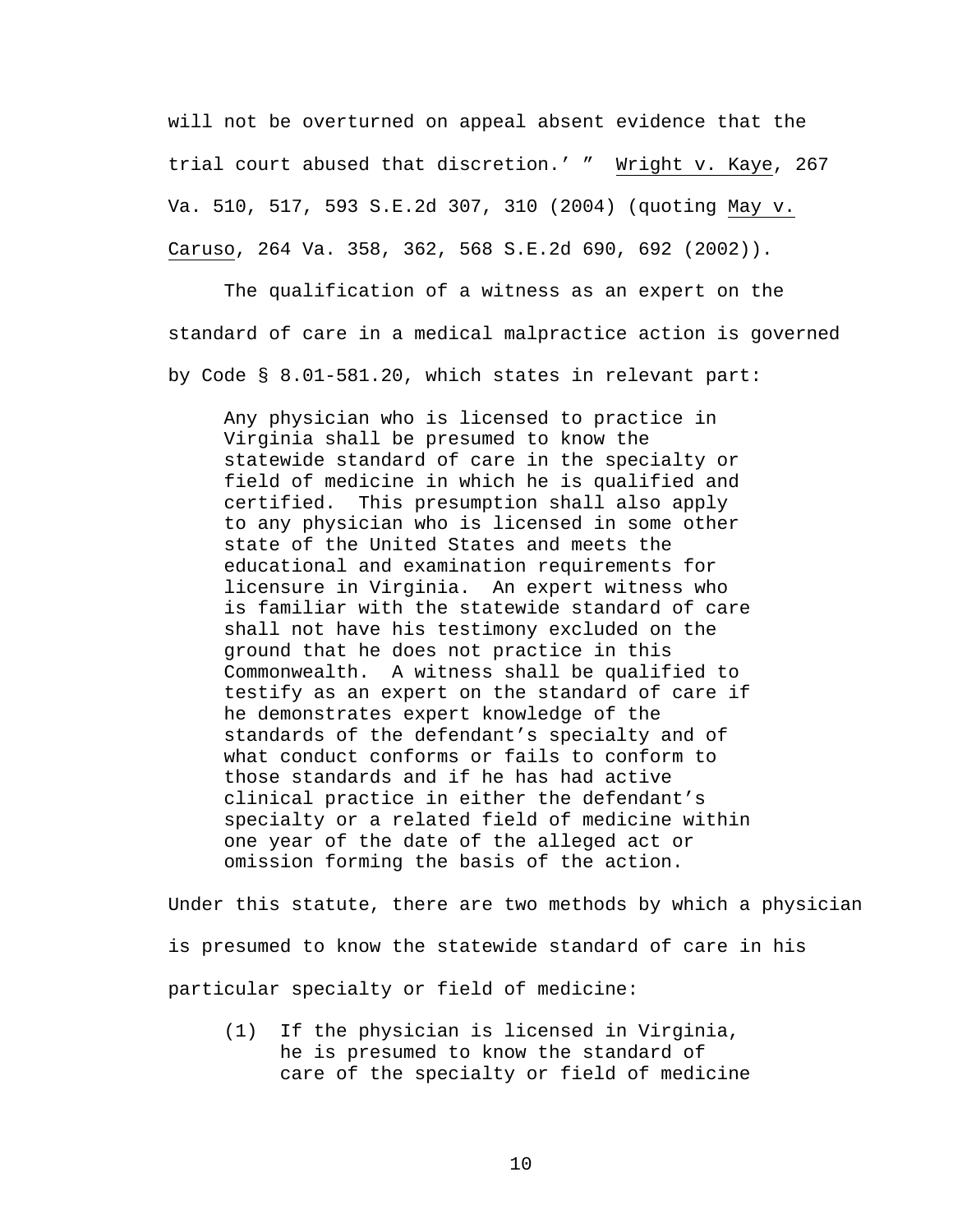in which he is qualified and certified. Wright, 267 Va. at 518, 593 S.E.2d at 311.

(2) If the physician is licensed out-of-state, but meets the educational and examination requirements of the statute, he is presumed to know the standard of care of the specialty or field of medicine in which he is qualified and certified. Id.

If neither situation applies, a witness nonetheless may be qualified to testify as to the standard of care if the witness demonstrates "sufficient knowledge, skill, or experience to make him competent to testify as an expert on the subject matter at issue." Christian v. Surgical Specialists of Richmond, Ltd., 268 Va. 60, 65, 596 S.E.2d 522, 524 (2004); Sami v. Varn, 260 Va. 280, 284, 535 S.E.2d 172, 174 (2000); Hinkley v. Koehler, 269 Va. 82, 88, 606 S.E.2d 803, 806 (2005). In all cases, to qualify as an expert witness on the standard of care, the witness must have expert knowledge on the standard of care in the defendant's specialty and an "active clinical practice in either the defendant's specialty or a related field of medicine within one year of the date of the alleged act or omission forming the basis of the action." Code § 8.01-581.20.

 In this case, the parties disagree on the subject of Dr. Corkill's qualification. Lloyd argues in assignments of error 2, 3, and 4 that the trial court erred by failing to properly apply the requirements of qualification in Code § 8.01-581.20.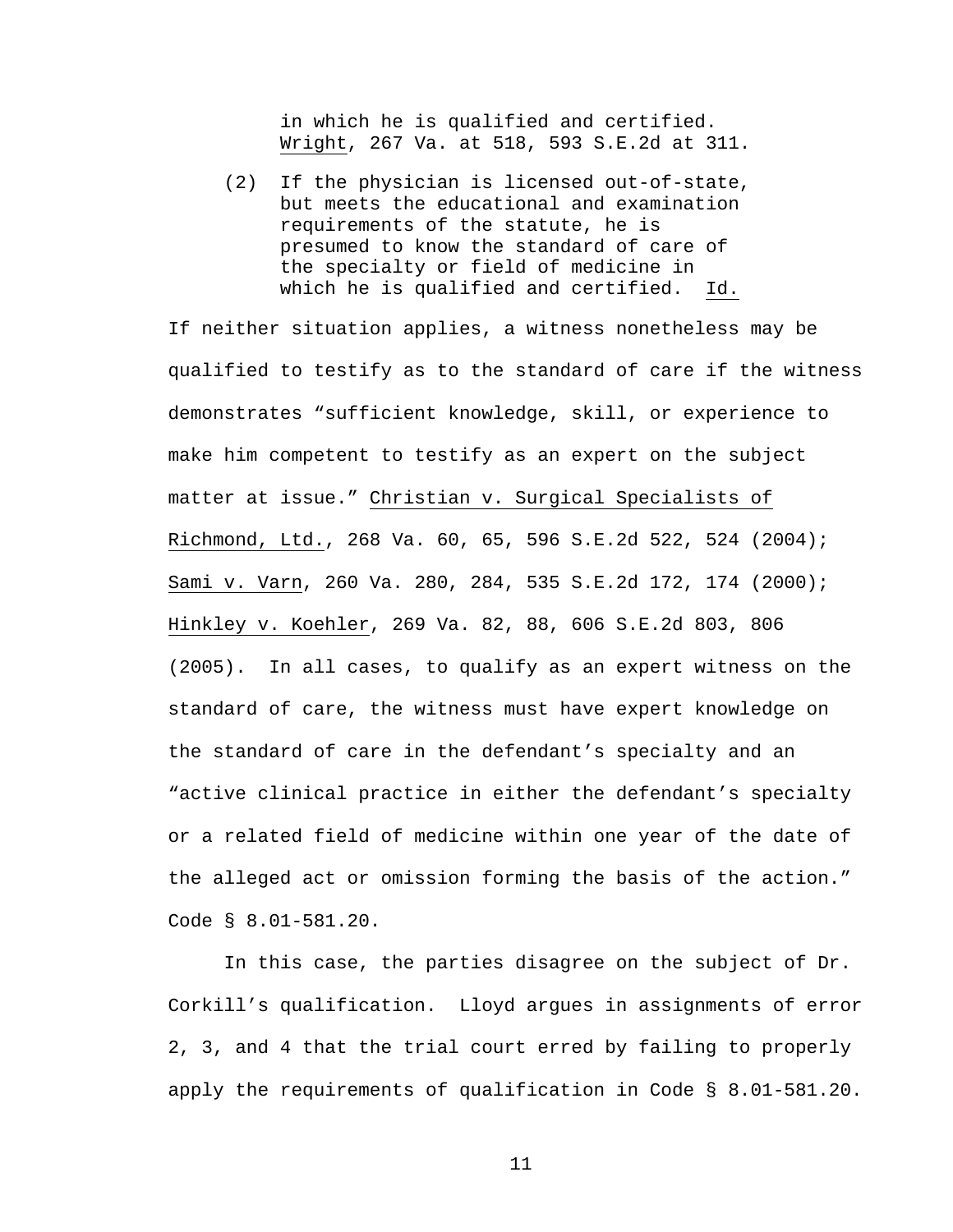In order to qualify a witness as an expert on the standard of care, the proponent of the expert must show, among other things, that the "specialty or field of medicine in which [the expert] is qualified and certified" is the same as the defendant's specialty or a related field of medicine. For example, in Griffett v. Ryan, 247 Va. 465, 472-73, 443 S.E.2d 149, 153-54 (1994), we held that the expert, an internist, was qualified to testify because he demonstrated that the standard of care in his field did not vary from the standard of care in the defendant's field, gastroenterology, a subspecialty of internal medicine.

 Evidence produced by Dr. Kime indicated that Dr. Corkill did not have an active clinical practice in neurosurgery. However, for purposes of the motion in limine, the parties agreed that Dr. Corkill was a neurologist. Dr. Corkill was not licensed in Virginia, but Lloyd presented the trial court with a letter from the Virginia Department of Health Professions asserting that "Dr. Corkill's credentials meet the educational and examination requirements for licensure in Virginia." Under Code § 8.01-581.20, Dr. Corkill was therefore presumed to know the standard of care in Virginia for neurologists. It is undisputed that Dr. Kime was an orthopaedist performing a surgery that is also performed by neurosurgeons. Lloyd had the initial burden to demonstrate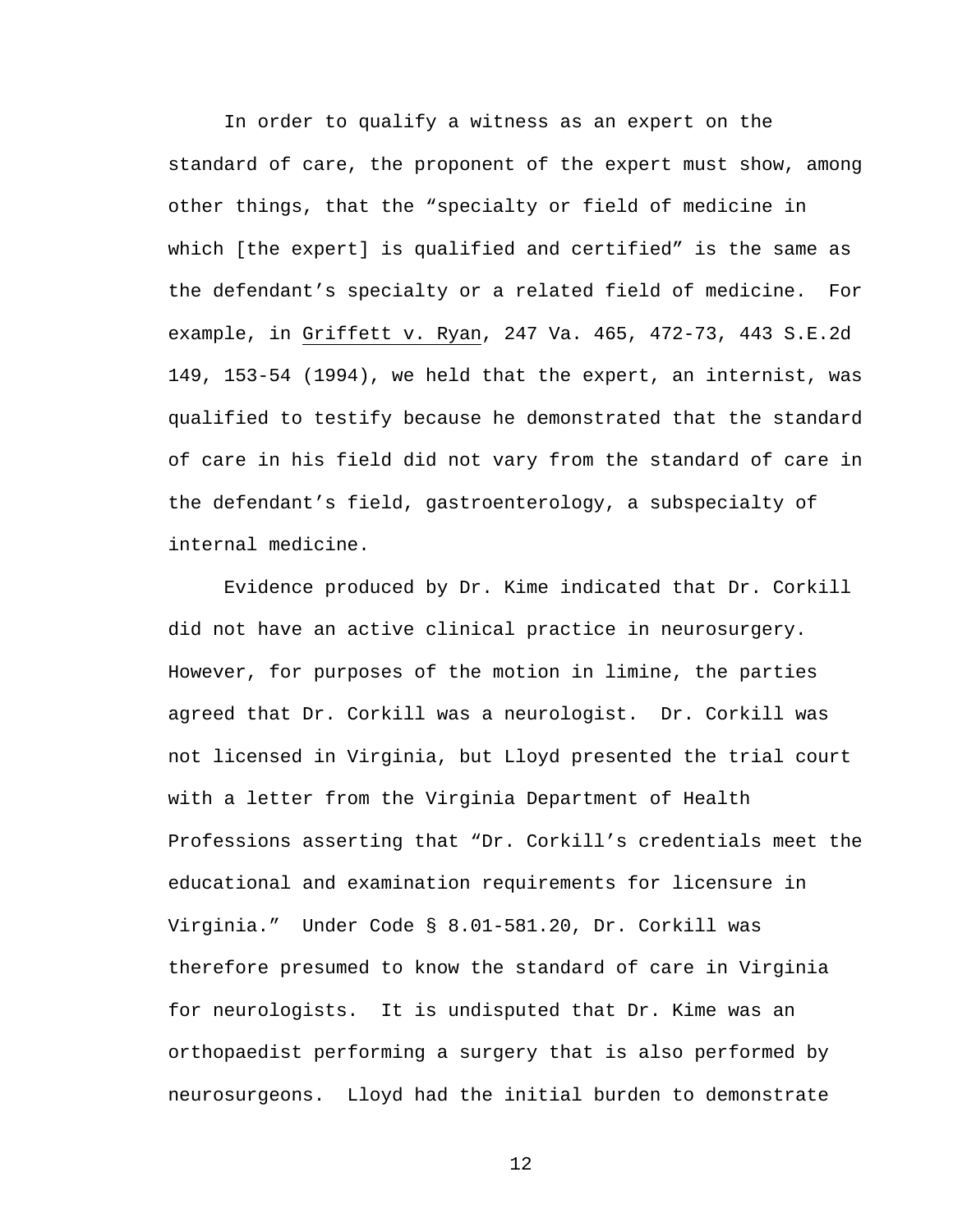that Dr. Corkill's area of qualification and certification had certain overlapping medical practices and similar standards of care with Dr. Kime's. Griffett, 247 Va. at 472-73, 443 S.E.2d at 153-54. In other words, Lloyd had to show that Dr. Corkill's specialty, neurology, is a related field of medicine to Dr. Kime's specialty, orthopaedics, before Dr. Corkill would be qualified to testify as to the intraoperative standard of care in this case.

The purpose of the requirement in § 8.01-581.20 that an expert have an active practice in the defendant's specialty or a related field of medicine is to prevent testimony by an individual who has not recently engaged in the actual performance of the procedures at issue in a case. Therefore, we conclude that, in applying the "related field of medicine" test for the purposes of § 8.01-581.20, it is sufficient if in the expert witness' clinical practice the expert performs the procedure at issue and the standard of care for performing the procedure is the same.

Sami v. Varn, 260 Va. 280, 285, 535 S.E.2d 172, 175 (2000). "[T]he term 'actual performance of the procedures at issue' must be read in the context of the actions by which the defendant is alleged to have deviated from the standard of care." Wright, 267 Va. at 523, 593 S.E.2d at 314.

 Lloyd alleged that Dr. Kime deviated from the standard of care in two different ways in this case. The first deviation was intraoperative and Lloyd alleges that Dr. Kime performed the anterior cervical discectomy negligently. The second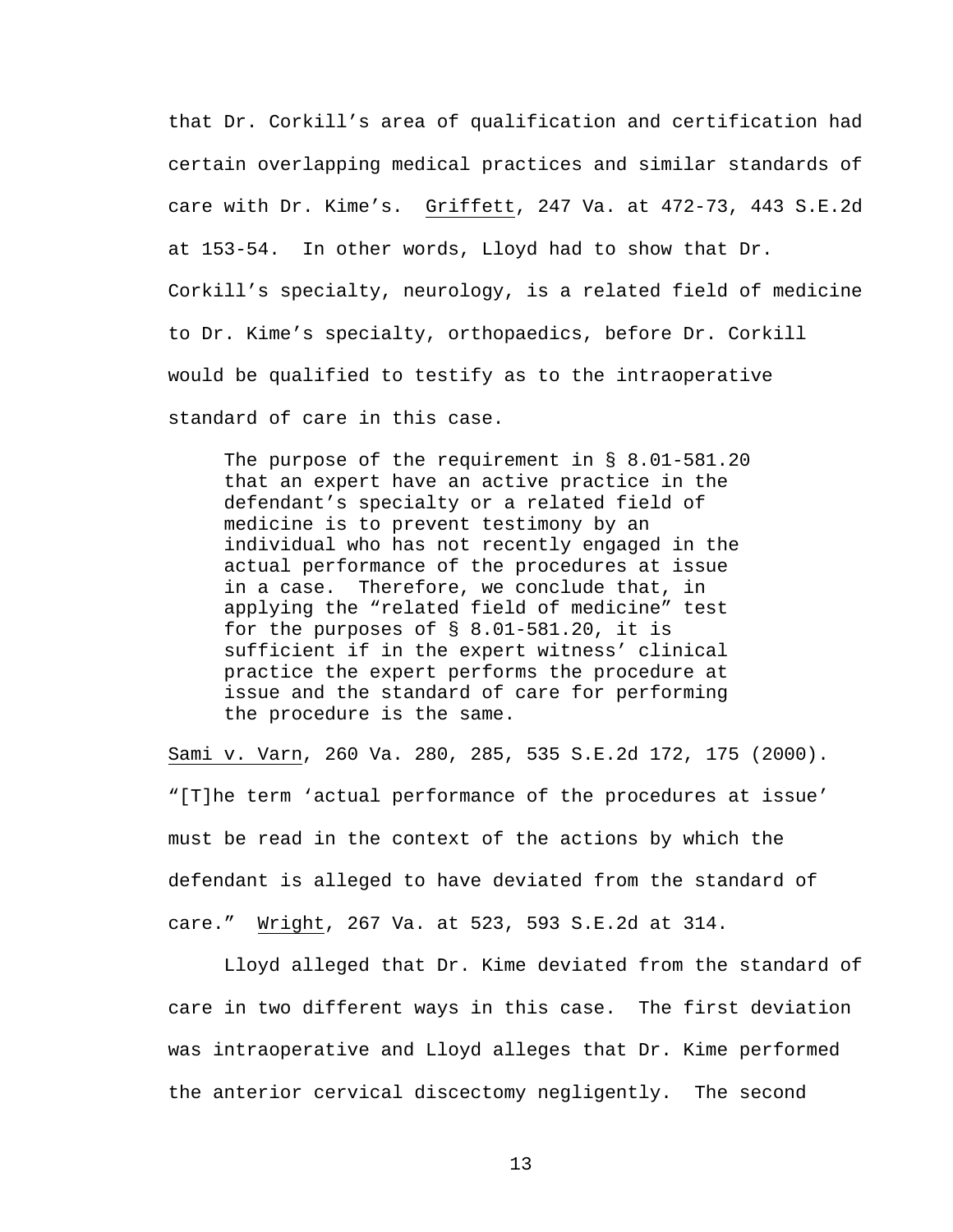deviation was postoperative and Lloyd alleges that in the first seventeen hours after the surgery, Dr. Kime failed to recognize that Lloyd had a new neurological injury, to properly diagnose it, and to properly treat the new injury.

 Lloyd argues that Dr. Corkill should be allowed to testify as an expert witness on the standard of care applicable to intraoperative negligence because the parties do not dispute the standard of care for this claim. Lloyd asserts that the requirements of Code § 8.01-581.20 are not applicable if the standard of care is not in dispute. However, "the requirements of Code § 8.01-581.20 are mandatory." Perdieu, 264 Va. at 419, 568 S.E.2d at 709. It was undisputed in this case that Dr. Corkill had not performed any surgeries, worked in a hospital, or had hospital privileges since 1997. Dr. Corkill had no active clinical practice in performing spinal surgery, and Lloyd presented no evidence to suggest that Dr. Corkill's practice as a neurologist included performing spinal surgery. The trial court therefore correctly held that Dr. Corkill was not qualified to testify as an expert witness on the standard of care as to Lloyd's allegation of intraoperative negligence.

 However, as to Lloyd's allegation of postoperative negligence, Lloyd did present evidence of an overlap between a neurologist's practice and a neurosurgeon's or othopaedist's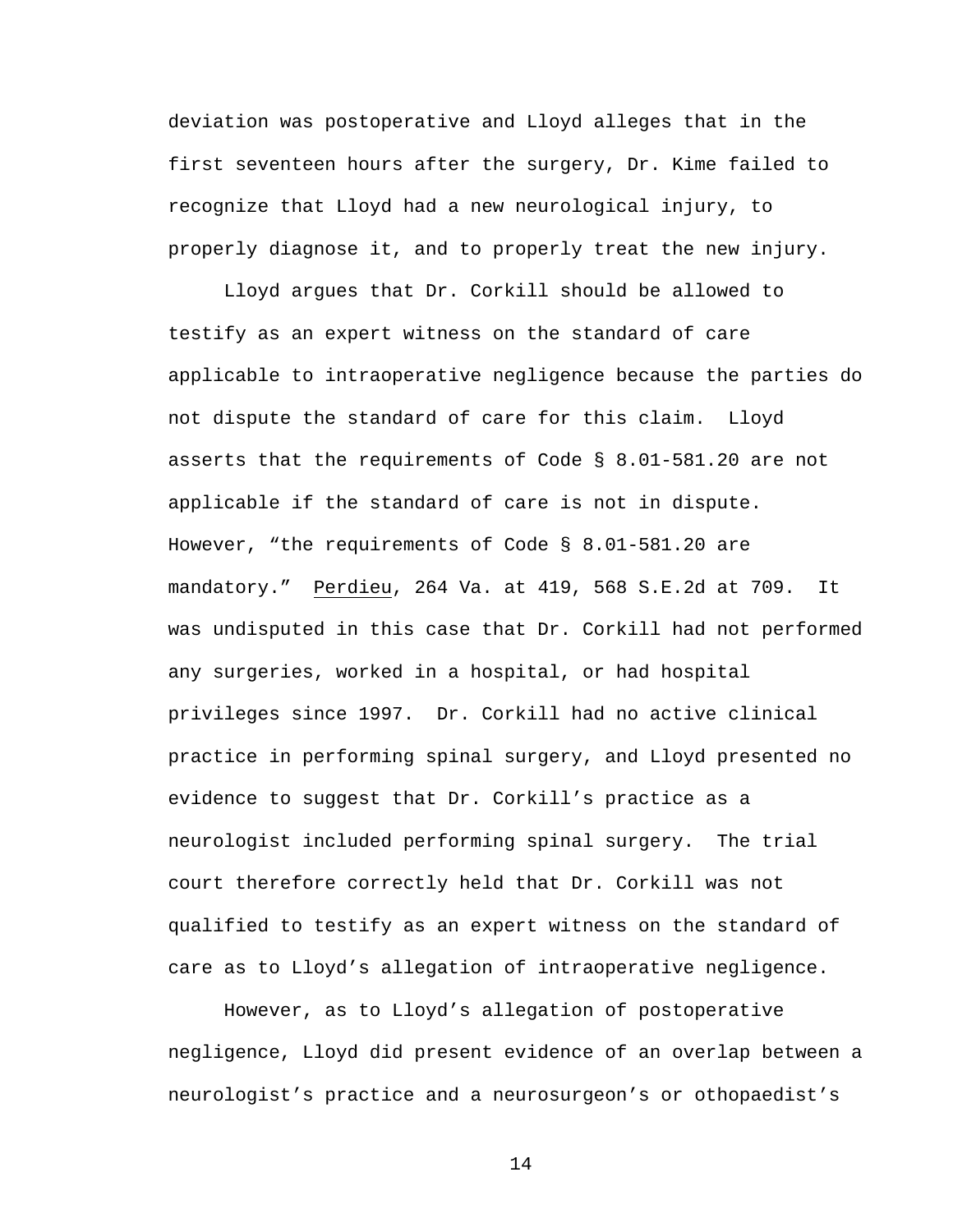practice. Lloyd's theory of postoperative negligence was that Dr. Kime should have recognized that Lloyd had symptoms of having suffered a new neurological injury during surgery, and should have performed the appropriate diagnostic tests, discovered the injury, and promptly treated the injury with a heavy dose of the steroid Solu-Medrol. Lloyd presented evidence that the standard of care for neurologists and neurosurgeons or orthopaedists in such a scenario is the same. Lloyd's expert, Dr. Corkill, stated in an affidavit that the neurological symptoms Lloyd displayed post-surgery

must be evaluated like any new patient. This is done by taking a thorough history, performing a complete physical examination for neurological function, evaluating and ordering proper tests and studies, reaching a diagnosis and prognosis, and formulating and implementing a treatment plan. . . . The medical procedures utilized in the evaluation, diagnosis, and treatment of an acute spinal cord injury . . . are the same utilized in the hospital setting as opposed to the office setting, or anywhere else for that matter. There is no "significant medical distinction" in how these procedures are done in a hospital setting as opposed to an office setting or anywhere else.

 Dr. Kime offered no evidence to contradict Lloyd's evidence or suggest that there is a medical distinction between evaluation of a neurological injury post-surgery and any other time. In light of the record, the trial court could not disregard the uncontradicted testimony that the standard of care for evaluation of a neurological injury was common to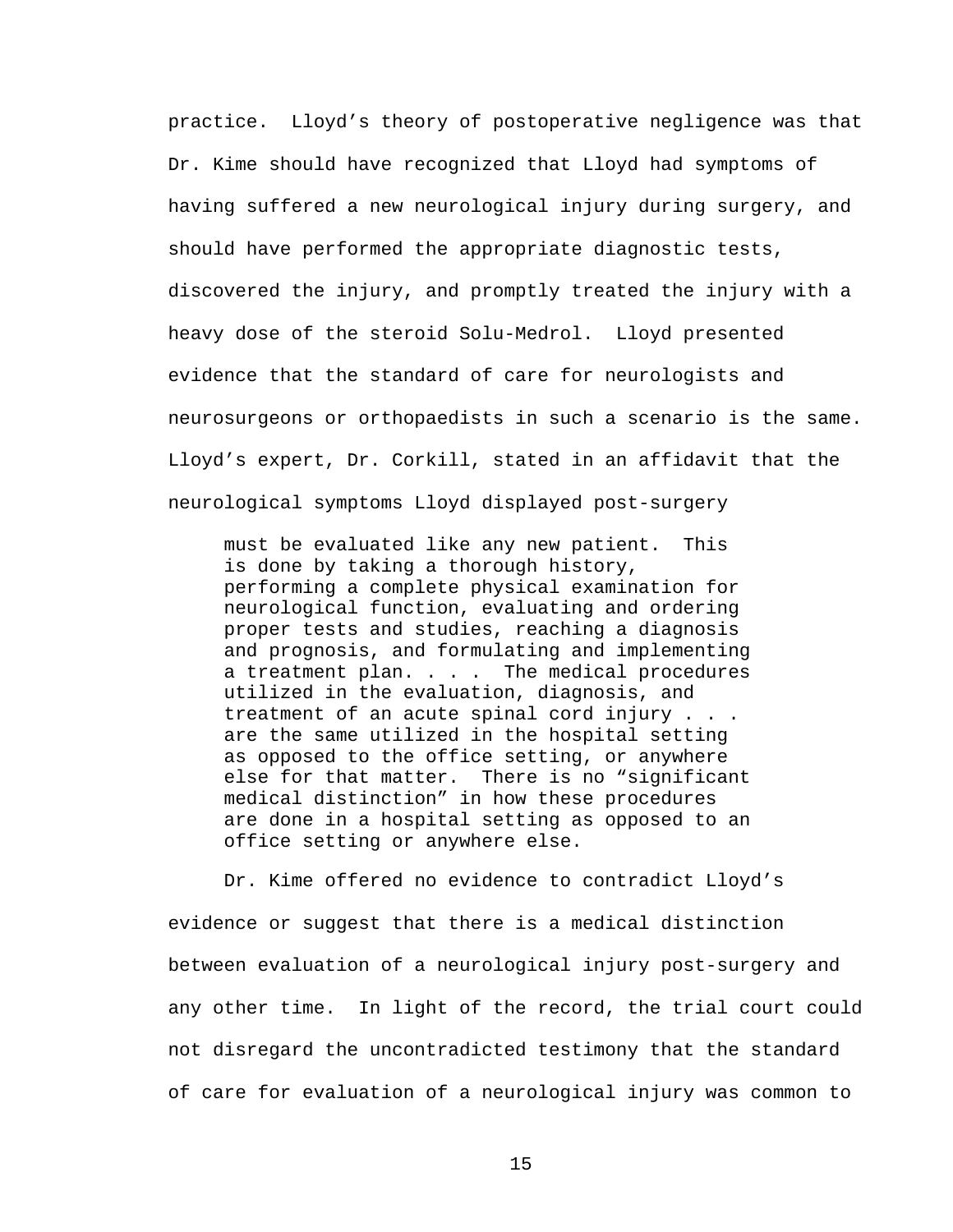neurosurgeons, orthopaedists, and neurologists. Sami, 260 Va. at 284, 535 S.E.2d at 174. Therefore, the trial court abused its discretion by failing to qualify Dr. Corkill as an expert on the standard of care with regard to the allegation of postoperative negligence.

 Although Dr. Kime presented evidence that Dr. Corkill had not performed surgery within one year of the date of the alleged negligence, he presented no evidence that Dr. Corkill's active practice in the year before Lloyd's surgery was not in a related field of medicine with regard to postoperative diagnosis and care. Therefore, Dr. Kime failed to rebut the presumption that Dr. Corkill was qualified to testify as to the standard of care on the allegation of postoperative negligence. We conclude that the trial court abused its discretion in holding that Dr. Corkill was not so qualified.

 Additionally, Lloyd argues that the trial court erred in holding that Dr. Corkill was not qualified under Code § 8.01- 581.20 to testify as to breach of the standard of care or proximate causation for either allegation of negligence. Code § 8.01-581.20 addresses only the qualifications of experts to testify on the standard of care and whether the standard of care is breached. Hinkley, 269 Va. at 92 n.5, 606 S.E.2d at 809 n.5. The requirements do not address whether an expert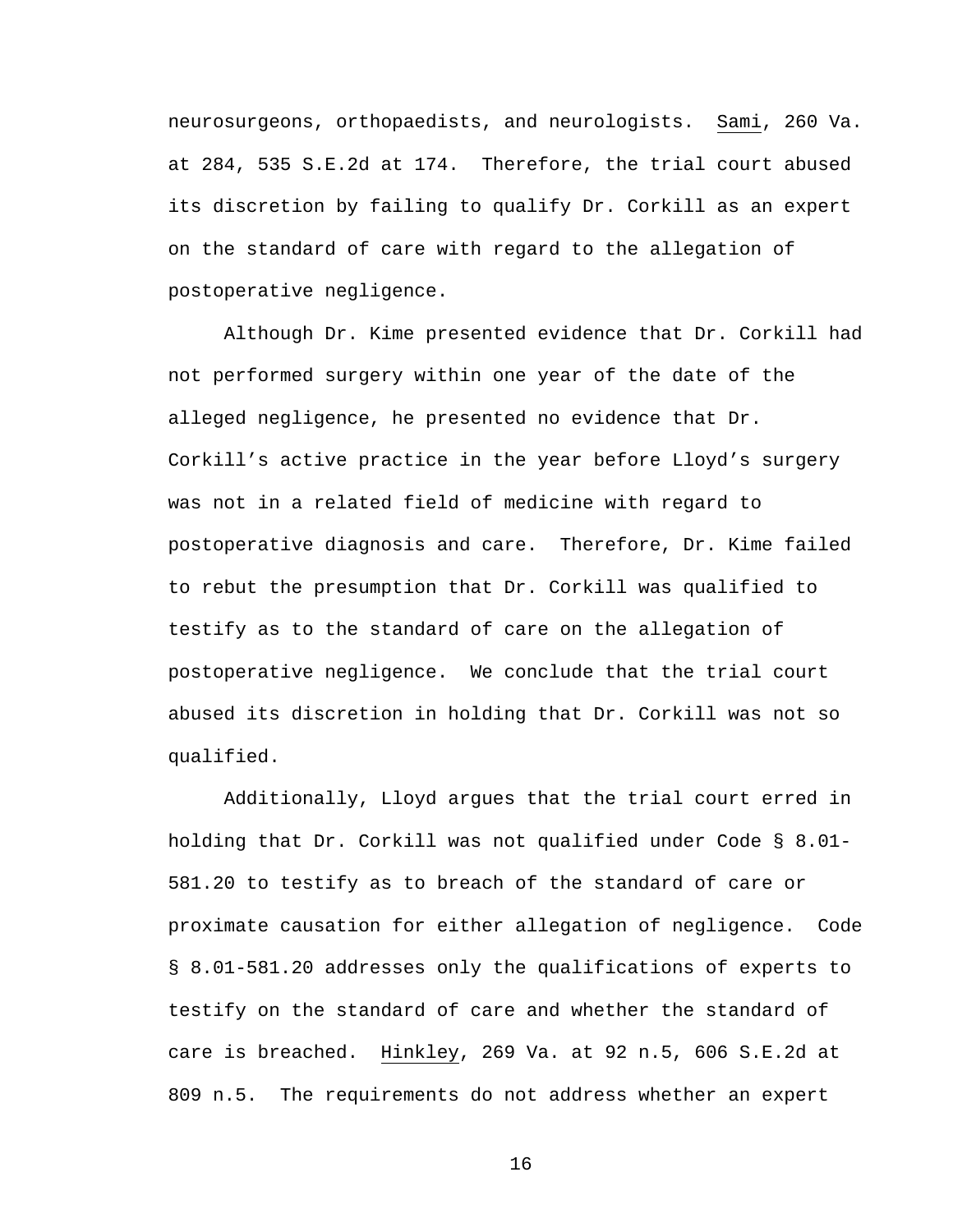witness is qualified to testify on proximate causation. Therefore, the trial court abused its discretion by holding that Dr. Corkill was not qualified to testify on proximate causation as to either allegation of negligence (intraoperatively or postoperatively).

## III. Conclusion

 The trial court did not abuse its discretion in its holding that Dr. Corkill was not qualified under Code § 8.01- 581.20 to give an opinion on standard of care and breach of the standard concerning the allegation of intraoperative negligence. Because the trial court did not consider the uncontradicted testimony of Dr. Corkill that the standard of care for postoperative evaluation of a neurological injury was common to neurosurgeons, neurologists, and orthopaedists, we hold that the trial court abused its discretion by not finding Dr. Corkill qualified to testify on this issue. On this record, Dr. Corkill is qualified to testify on standard of care, breach of standard of care, and proximate causation as to Lloyd's allegation of postoperative negligence. On this record, Dr. Corkill is not qualified under Code § 8.01-581.20 to testify as to standard of care or breach of standard of care as to Lloyd's allegation of intraoperative negligence, but may be qualified to testify as to proximate causation.